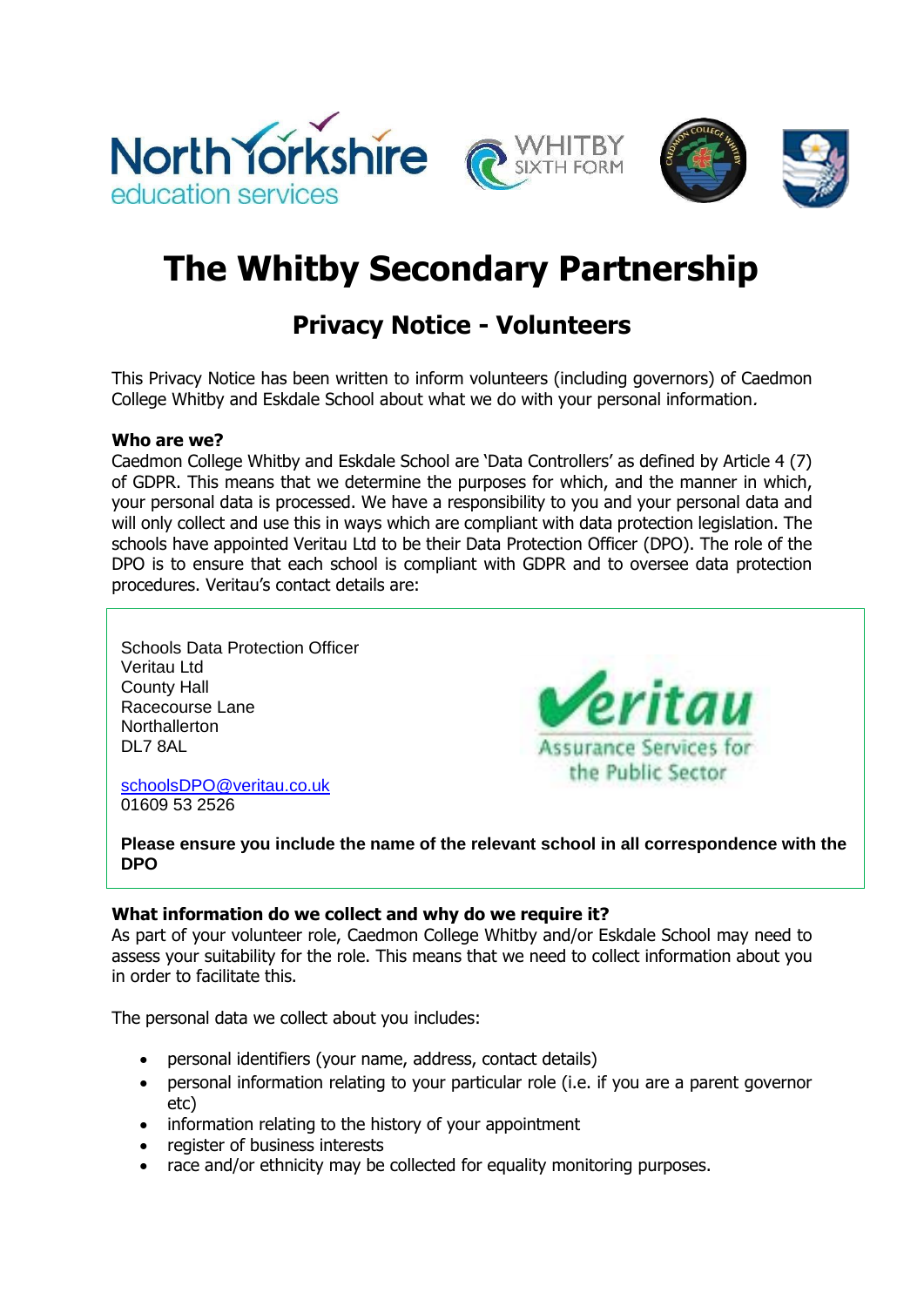### **Who do we obtain your information from?**

Much of the information we process will be obtained directly from your application form. However, we may need to collect data about you from, but not necessarily limited to, the following organisations:

- The Disclosure and Barring Service,
- The Local Authority.

#### **Who do we share your personal data with?**

Your information will only be made available to those who need it to do their job in relation to your role as a volunteer. This includes relevant administrative staff.

We will share your information with the following organisations:

- the Disclosure and Barring Service to conduct criminal record checks, if applicable
- the Department for Education
- the Local Authority.

#### **How long do we keep your personal data for?**

We will keep your data in line with our Information Policy. Most of the information we process about you will be determined by statutory obligations. Any personal information which we are not required by law to retain will only be kept for as long as is necessary to fulfil our organisational needs.

#### **Do you transfer my data outside of the UK?**

Generally the information that the schools hold is all held within the UK. However, some information may be held on computer servers which are held outside of the UK. We will take all reasonable steps to ensure your data is not processed in a country that is not seen as 'safe' by the UK government. If we do need to send your data out of the European Economic Area, we will ensure it has extra protection from loss or unauthorised access.

#### **What is our lawful basis for processing your personal data?**

The school(s) processes your personal data and special category data based on legal responsibilities to:

- safeguard the pupils for which it has responsibility,
- maintain adequate health and safety standards,
- monitor equality and diversity in school.

The schools rely on Article 6(1)(c) and Article 9(2)(b) of the GDPR to process your personal and special category data.

#### **What rights do you have over your data?**

Under GDPR, individuals have the following rights in relation to the processing of their personal data:

- to be informed about how we process your personal data. This notice fulfils this obligation
- to request access to your personal data that we hold, and be provided with a copy of it
- to request that your personal data is amended if inaccurate or incomplete
- to request that your personal data is erased where there is no compelling reason for its continued processing
- to request that the processing of your personal data is restricted
- to object to your personal data being processed.